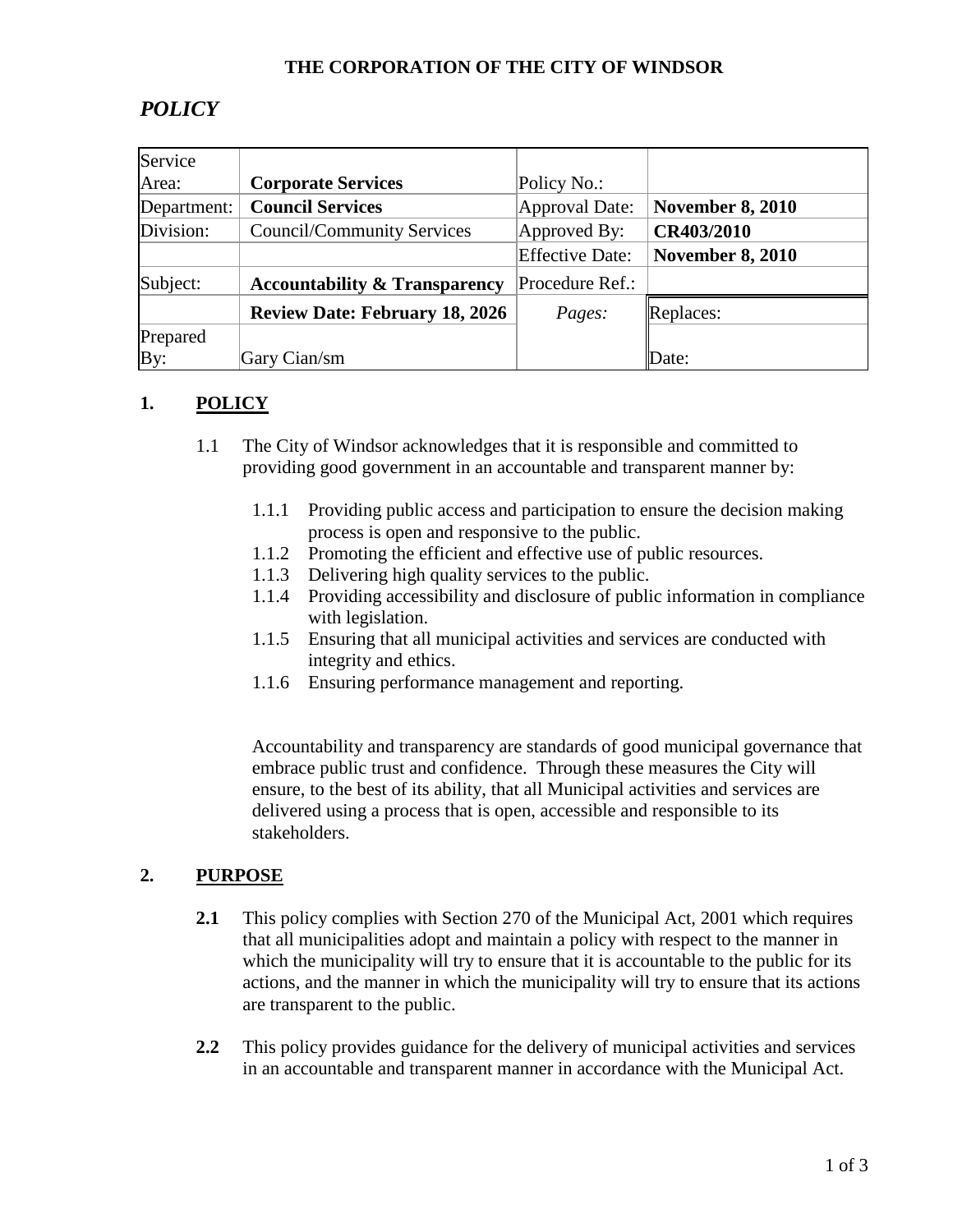#### **3. SCOPE**

**3.1** The accountability and transparency policy applies equally to elected officials, city employees, committees of council, and agencies, boards and commissions of the city for all municipal activities and services.

#### **4. RESPONSIBILITY**

- **4.1** The City Clerk or designate shall be responsible for the administration of this policy.
- **4.2** All elected officials, city employees, members of committees of council and members of agencies, boards and commissions are responsible for adhering to this policy and for ensuring accountability and transparency in all of their municipal activities and services.

### **5. GOVERNING RULES AND REGULATIONS**

- **5.1** This policy is in accordance with Section 270 of the Municipal Act, 2001.
- **5.2** Definitions:

Accountability: The municipality will be responsible to the general public for its decisions, policies, actions or inactions.

Transparency: The municipality's decision making process is open, accessible, understandable, and encourages public participation.

- **5.3** Notwithstanding section 5.2 above, Section 239 of the Municipal Act clearly defines the matters which may be discussed by Council in-camera.
- **5.4** Corporate policies that are interrelated with the guidelines for the delivery of municipal services in an accountable and transparent manner as set out herein include, but are not limited to, the following:
- **5.4.1** Code of Conduct for Members of Council
- **5.4.2** Conflict of Interest Policy
- **5.4.3** Procedure By-law
- **5.4.4** Purchasing By-law
- **5.4.5** Public Notice By-law
- **5.4.6** Appointment of Integrity Commissions
- **5.4.7** Appointment of Meetings Investigator